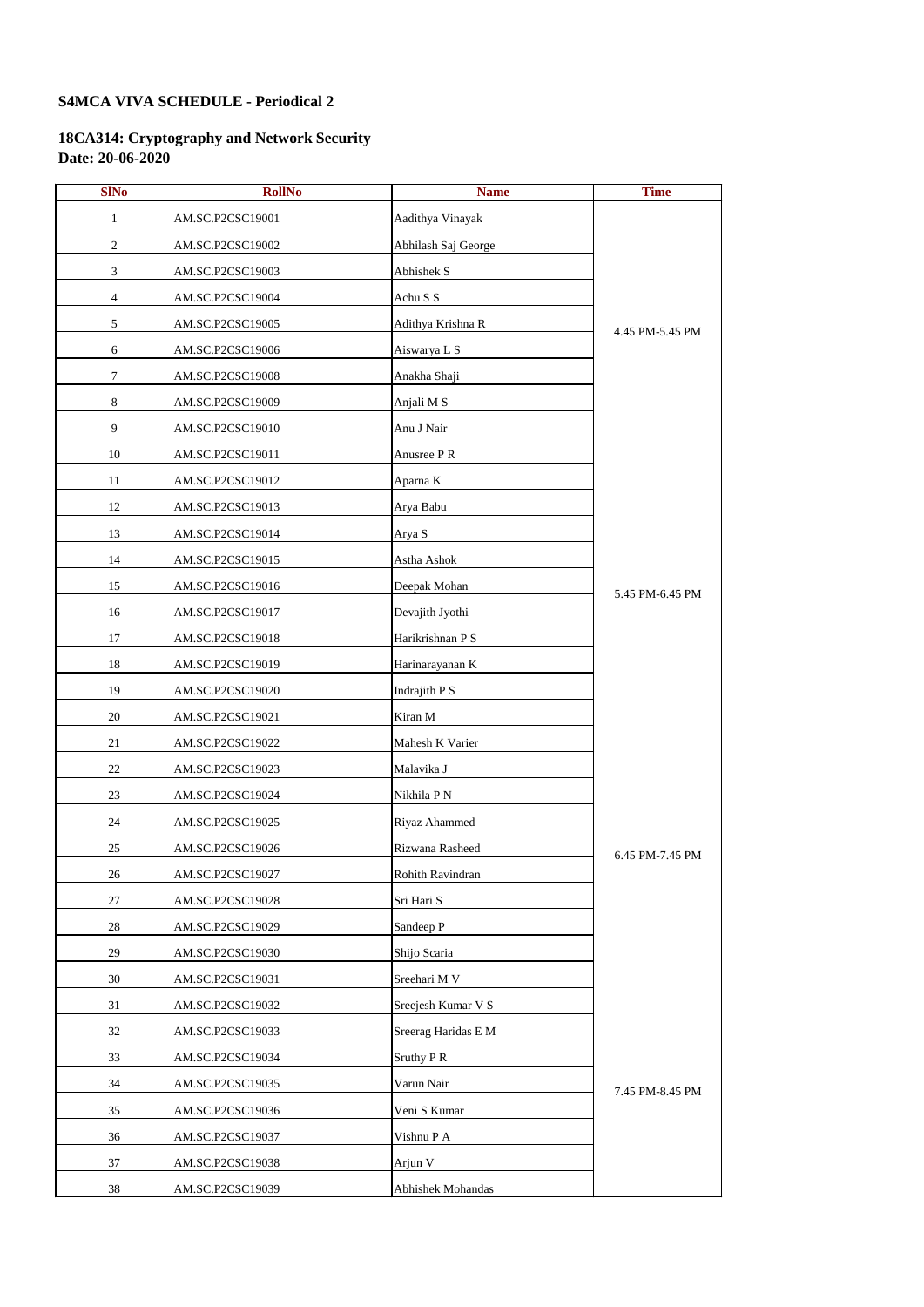| Sl.no | Roll no             | Viva Schedule for Second Periodical<br>Name | Date & Time          |
|-------|---------------------|---------------------------------------------|----------------------|
|       | 1 AM.SC.P2CSC19001  | Aadithya Vinayak                            |                      |
|       | 2 AM.SC.P2CSC19002  | Abhilash Saj George                         |                      |
|       | 3 AM.SC.P2CSC19003  | Abhishek S                                  | 21-06-20 12.00-1.00  |
|       | 4 AM.SC.P2CSC19004  | Achu S S                                    |                      |
|       |                     |                                             |                      |
|       | 5 AM.SC.P2CSC19005  | Adithya Krishna R                           |                      |
|       | 6 AM.SC.P2CSC19006  | Aiswarya L S                                |                      |
|       | 7 AM.SC.P2CSC19007  | Amal D Anand                                | 21-06-20 2.00-3.00   |
|       | 8 AM.SC.P2CSC19008  | Anakha Shaji                                |                      |
|       | 9 AM.SC.P2CSC19009  | Anjali M S                                  |                      |
|       | 10 AM.SC.P2CSC19010 | Anu J Nair                                  |                      |
|       | 11 AM.SC.P2CSC19011 | Anusree P R                                 |                      |
|       | 12 AM.SC.P2CSC19012 | Aparna K                                    |                      |
|       | 13 AM.SC.P2CSC19013 | Arya Babu                                   | 21-06-20 3.00-4.00   |
|       | 14 AM.SC.P2CSC19014 | Arya S                                      |                      |
|       | 15 AM.SC.P2CSC19015 | Astha Ashok                                 |                      |
|       | 16 AM.SC.P2CSC19016 | Deepak Mohan                                |                      |
|       | 17 AM.SC.P2CSC19017 | Devajith Jyothi                             |                      |
|       | 18 AM.SC.P2CSC19018 | Harikrishnan P S                            | 21-06-20 4.00-5.00   |
|       | 19 AM.SC.P2CSC19019 | Harinarayanan K                             |                      |
|       | 20 AM.SC.P2CSC19020 | Indrajith P S                               |                      |
|       | 21 AM.SC.P2CSC19021 | Kiran M                                     |                      |
|       | 22 AM.SC.P2CSC19022 | Mahesh K Varier                             |                      |
|       | 23 AM.SC.P2CSC19023 | Malavika J                                  | 22-06-20 9.00-10.00  |
|       | 24 AM.SC.P2CSC19024 | Nikhila P N                                 |                      |
|       | 25 AM.SC.P2CSC19025 | Riyaz Ahammed                               |                      |
|       | 26 AM.SC.P2CSC19026 | Rizwana Rasheed                             |                      |
|       | 27 AM.SC.P2CSC19027 | Rohith Ravindran                            |                      |
|       | 28 AM.SC.P2CSC19028 | Sri Hari S                                  | 22-06-20 10.00-11.00 |
|       | 29 AM.SC.P2CSC19029 | Sandeep P                                   |                      |
|       | 30 AM.SC.P2CSC19030 | Shijo Scaria                                |                      |
|       | 31 AM.SC.P2CSC19031 | Sreehari M V                                |                      |
|       | 32 AM.SC.P2CSC19032 | Sreejesh Kumar V S                          |                      |
|       | 33 AM.SC.P2CSC19033 | <b>Sreerag Haridas E M</b>                  | 22-06-20 11.00-12.00 |
|       | 34 AM.SC.P2CSC19034 | Sruthy P R                                  |                      |
|       | 35 AM.SC.P2CSC19035 | Varun Nair                                  |                      |
|       | 36 AM.SC.P2CSC19036 | Veni S Kumar                                |                      |
|       | 37 AM.SC.P2CSC19037 | Vishnu P A                                  |                      |
|       |                     |                                             | 22-06-20 12.00-1.00  |
|       | 38 AM.SC.P2CSC19038 | Arjun V                                     |                      |
|       | 39 AM.SC.P2CSC19039 | Abhishek Mohandas                           |                      |

## **S4MCA- MA311 Numerical Methods and Optimization Viva Schedule for Second Periodical**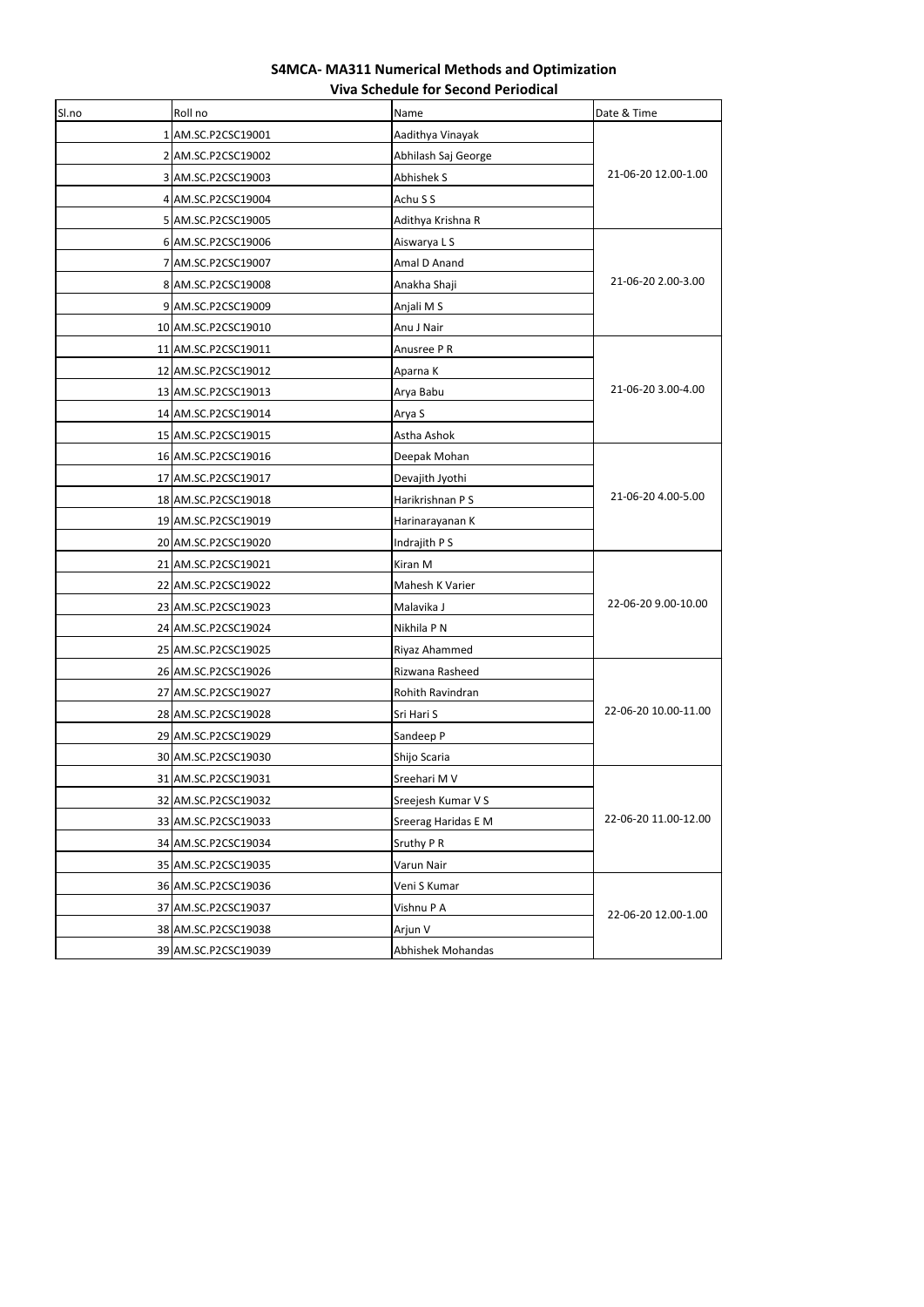|    | AM.SC.P2CSC19001         | Aadithya Vinayak  | $11 - 11.15$ am |           |
|----|--------------------------|-------------------|-----------------|-----------|
|    | <b>IAM.SC.P2CSC19003</b> | Abhishek S        | $11.15 - 11.30$ |           |
|    | <b>JAM.SC.P2CSC19019</b> | Harinarayanan K   | $11.30 - 11.45$ |           |
|    | AM.SC.P2CSC19020         | Indrajith PS      | $11.45 - 12$    |           |
|    | IAM.SC.P2CSC19022        | Mahesh K Varier   | $12 - 12.15$ pm |           |
|    | AM.SC.P2CSC19025         | Riyaz Ahammed     | 12.15 - 12.30   | 24/6/2020 |
|    | AM.SC.P2CSC19030         | Shijo Scaria      | $12.30 - 12.45$ |           |
|    | IAM.SC.P2CSC19035        | Varun Nair        | $1.30 - 1.45$   |           |
|    | <b>JAM.SC.P2CSC19037</b> | Vishnu P A        | $1.45 - 2.00$   |           |
| 10 | AM.SC.P2CSC19038         | Arjun V           | $2.00 - 2.15$   |           |
| 11 | <b>AM.SC.P2CSC19039</b>  | Abhishek Mohandas | $2.15 - 2.30$   |           |

| RollNo           | <b>Name</b>         | <b>Time</b> | <b>Date</b> |
|------------------|---------------------|-------------|-------------|
| AM.SC.P2CSC19002 | Abhilash Saj George | 2.00 PM     | 25/06/2020  |
| AM.SC.P2CSC19006 | Aiswarya L S        | 2.10 PM     |             |
| AM.SC.P2CSC19008 | Anakha Shaji        | 2.20 PM     |             |
| AM.SC.P2CSC19010 | Anu J Nair          | 2.30 PM     |             |
| AM.SC.P2CSC19013 | Arya Babu           | 2.40 PM     |             |
| AM.SC.P2CSC19014 | Arya S              | 2.50 PM     |             |
| AM.SC.P2CSC19018 | Harikrishnan P S    | 3.00 PM     |             |
| AM.SC.P2CSC19021 | Kiran M             | 3.10 PM     |             |
| AM.SC.P2CSC19023 | Malavika J          | 3.20 PM     |             |
| AM.SC.P2CSC19024 | Nikhila P N         | 3.30 PM     |             |
| AM.SC.P2CSC19026 | Rizwana Rasheed     | 3.40 PM     |             |
| AM.SC.P2CSC19027 | Rohith Ravindran    | 3.50 PM     |             |
| AM.SC.P2CSC19028 | Sri Hari S          | 4.00 PM     |             |
| AM.SC.P2CSC19031 | Sreehari M V        | 4.10 PM     |             |
| AM.SC.P2CSC19032 | Sreejesh Kumar V S  | 4.20 PM     |             |
| AM.SC.P2CSC19033 | Sreerag Haridas E M | 4.30 PM     |             |
| AM.SC.P2CSC19034 | Sruthy P R          | 4.40 PM     |             |
| AM.SC.P2CSC19036 | Veni S Kumar        | 4.50 PM     |             |

# **18CA458 - NLP**

### **II Periodicals - VIVA Schedule 18CA437 - Semantic Web Technologies**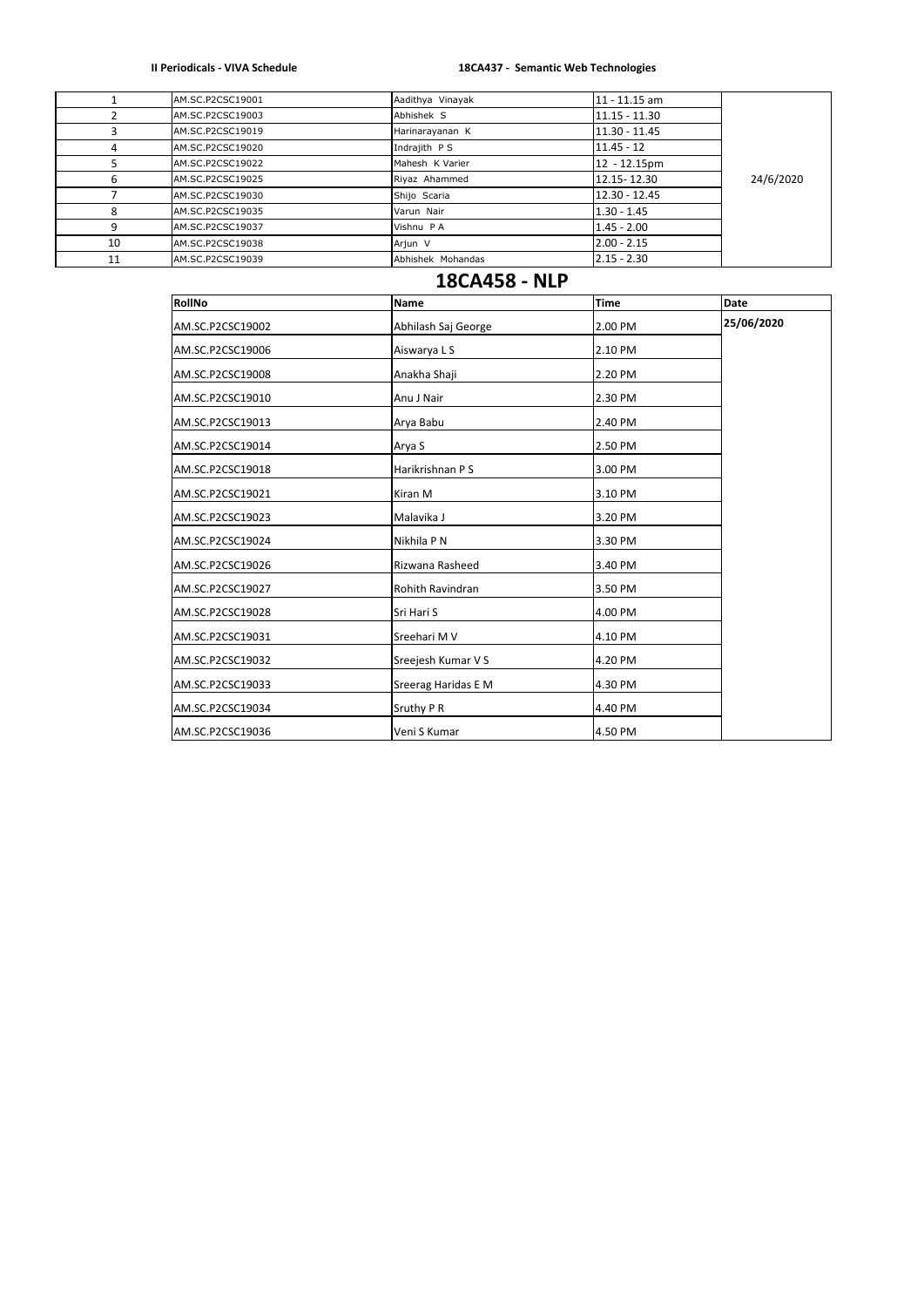| SI No.         | Roll No.         | <b>Name</b>         | <b>Time</b> | <b>Date</b> |
|----------------|------------------|---------------------|-------------|-------------|
| $\mathbf{1}$   | AM.SC.P2CSC19002 | Abhilash Saj George | 10.00AM     |             |
| $\overline{2}$ | AM.SC.P2CSC19004 | Achu S S            | 10.20AM     |             |
| 3              | AM.SC.P2CSC19005 | Adithya Krishna R   | 10.40AM     |             |
| 4              | AM.SC.P2CSC19006 | Aiswarya L S        | 11.00AM     |             |
| 5              | AM.SC.P2CSC19008 | Anakha Shaji        | 11.20AM     | 24/06/2020  |
| 6              | AM.SC.P2CSC19009 | Anjali M S          | 11.40AM     |             |
| $\overline{7}$ | AM.SC.P2CSC19010 | Anu J Nair          | 12.00N      |             |
| 8              | AM.SC.P2CSC19011 | Anusree P R         | 12.20PM     |             |
| 9              | AM.SC.P2CSC19012 | Aparna K            | 12.40PM     |             |
| 10             | AM.SC.P2CSC19013 | Arya Babu           | 10.00AM     |             |
| 11             | AM.SC.P2CSC19014 | Arya S              | 10.20AM     |             |
| 12             | AM.SC.P2CSC19015 | Astha Ashok         | 10.40AM     |             |
| 13             | AM.SC.P2CSC19016 | Deepak Mohan        | 11.00AM     |             |
| 14             | AM.SC.P2CSC19017 | Devajith Jyothi     | 11.20AM     | 25/06/2020  |
| 15             | AM.SC.P2CSC19018 | Harikrishnan P S    | 11.40AM     |             |
| 16             | AM.SC.P2CSC19021 | Kiran M             | 12.00N      |             |
| 17             | AM.SC.P2CSC19023 | Malavika J          | 12.20PM     |             |
| 18             | AM.SC.P2CSC19024 | Nikhila P N         | 12.40PM     |             |
| 19             | AM.SC.P2CSC19026 | Rizwana Rasheed     | 10.00AM     |             |
| 20             | AM.SC.P2CSC19027 | Rohith Ravindran    | 10.20AM     |             |
| 21             | AM.SC.P2CSC19028 | Sri Hari S          | 10.40AM     |             |
| 22             | AM.SC.P2CSC19029 | Sandeep P           | 11.00AM     |             |
| 23             | AM.SC.P2CSC19031 | Sreehari M V        | 11.20AM     | 27/06/2020  |
| 24             | AM.SC.P2CSC19032 | Sreejesh Kumar V S  | 11.40AM     |             |
| 25             | AM.SC.P2CSC19033 | Sreerag Haridas E M | 12.00N      |             |
| 26             | AM.SC.P2CSC19034 | Sruthy P R          | 12.20PM     |             |
| 27             | AM.SC.P2CSC19036 | Veni S Kumar        | 12.40PM     |             |

# **18CA331: Big Data Analytics and Visualization Dates: 24-06-2020/25-06-2020/26-06-2020**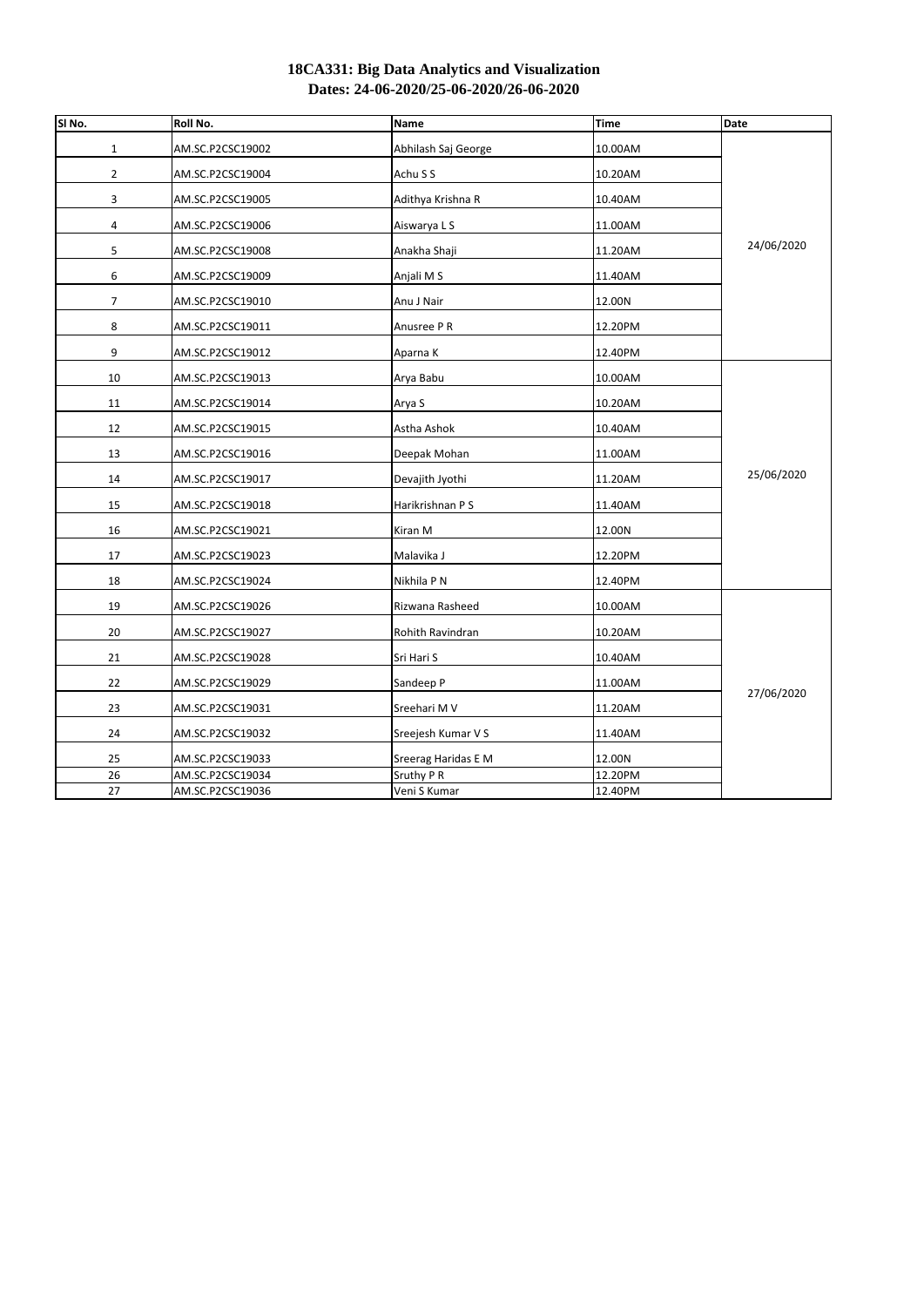| <b>SINo</b>    | <b>RollNo</b>    | <b>Name</b>         | <b>Time</b>       |
|----------------|------------------|---------------------|-------------------|
| 1              | AM.SC.P2CSC19001 | Aadithya Vinayak    |                   |
| $\overline{c}$ | AM.SC.P2CSC19002 | Abhilash Saj George |                   |
| 3              | AM.SC.P2CSC19003 | Abhishek S          | 9:30 - 10:30 AM   |
| 4              | AM.SC.P2CSC19004 | Achu S S            |                   |
| 5              | AM.SC.P2CSC19005 | Adithya Krishna R   |                   |
| 6              | AM.SC.P2CSC19006 | Aiswarya L S        |                   |
| 7              | AM.SC.P2CSC19008 | Anakha Shaji        |                   |
| 8              | AM.SC.P2CSC19009 | Anjali M S          |                   |
| 9              | AM.SC.P2CSC19010 | Anu J Nair          | 10:30 - 11:30 AM  |
| 10             | AM.SC.P2CSC19011 | Anusree P R         |                   |
| 11             | AM.SC.P2CSC19012 | Aparna K            |                   |
| 12             | AM.SC.P2CSC19013 | Arya Babu           |                   |
| 13             | AM.SC.P2CSC19014 | Arya S              |                   |
| 14             | AM.SC.P2CSC19015 | Astha Ashok         |                   |
| 15             | AM.SC.P2CSC19016 | Deepak Mohan        | 11:30 AM-12:30 PM |
| 16             | AM.SC.P2CSC19017 | Devajith Jyothi     |                   |
| 17             | AM.SC.P2CSC19018 | Harikrishnan P S    |                   |
| 18             | AM.SC.P2CSC19019 | Harinarayanan K     |                   |
| 19             | AM.SC.P2CSC19020 | Indrajith P S       |                   |
| 20             | AM.SC.P2CSC19021 | Kiran M             |                   |
| 21             | AM.SC.P2CSC19022 | Mahesh K Varier     | $1:30 - 2:30$ PM  |
| $22\,$         | AM.SC.P2CSC19023 | Malavika J          |                   |
| 23             | AM.SC.P2CSC19024 | Nikhila P N         |                   |
| 24             | AM.SC.P2CSC19025 | Riyaz Ahammed       |                   |
| 25             | AM.SC.P2CSC19026 | Rizwana Rasheed     |                   |
| 26             | AM.SC.P2CSC19027 | Rohith Ravindran    |                   |
| 27             | AM.SC.P2CSC19028 | Sri Hari S          | $2:30 - 3:30$ PM  |
| 28             | AM.SC.P2CSC19029 | Sandeep P           |                   |
| 29             | AM.SC.P2CSC19030 | Shijo Scaria        |                   |
| 30             | AM.SC.P2CSC19031 | Sreehari M V        |                   |
| 31             | AM.SC.P2CSC19032 | Sreejesh Kumar V S  |                   |
| 32             | AM.SC.P2CSC19033 | Sreerag Haridas E M |                   |
| 33             | AM.SC.P2CSC19034 | Sruthy P R          |                   |
| 34             | AM.SC.P2CSC19035 | Varun Nair          | 3:30 - 5 PM       |
| 35             | AM.SC.P2CSC19036 | Veni S Kumar        |                   |
| 36             | AM.SC.P2CSC19037 | Vishnu P A          |                   |
| 37             | AM.SC.P2CSC19038 | Arjun V             |                   |
| 38             | AM.SC.P2CSC19039 | Abhishek Mohandas   |                   |

# **S4MCA VIVA SCHEDULE - Periodical 2 18CA312: Data Mining and Applications Date: 26-06-2020**